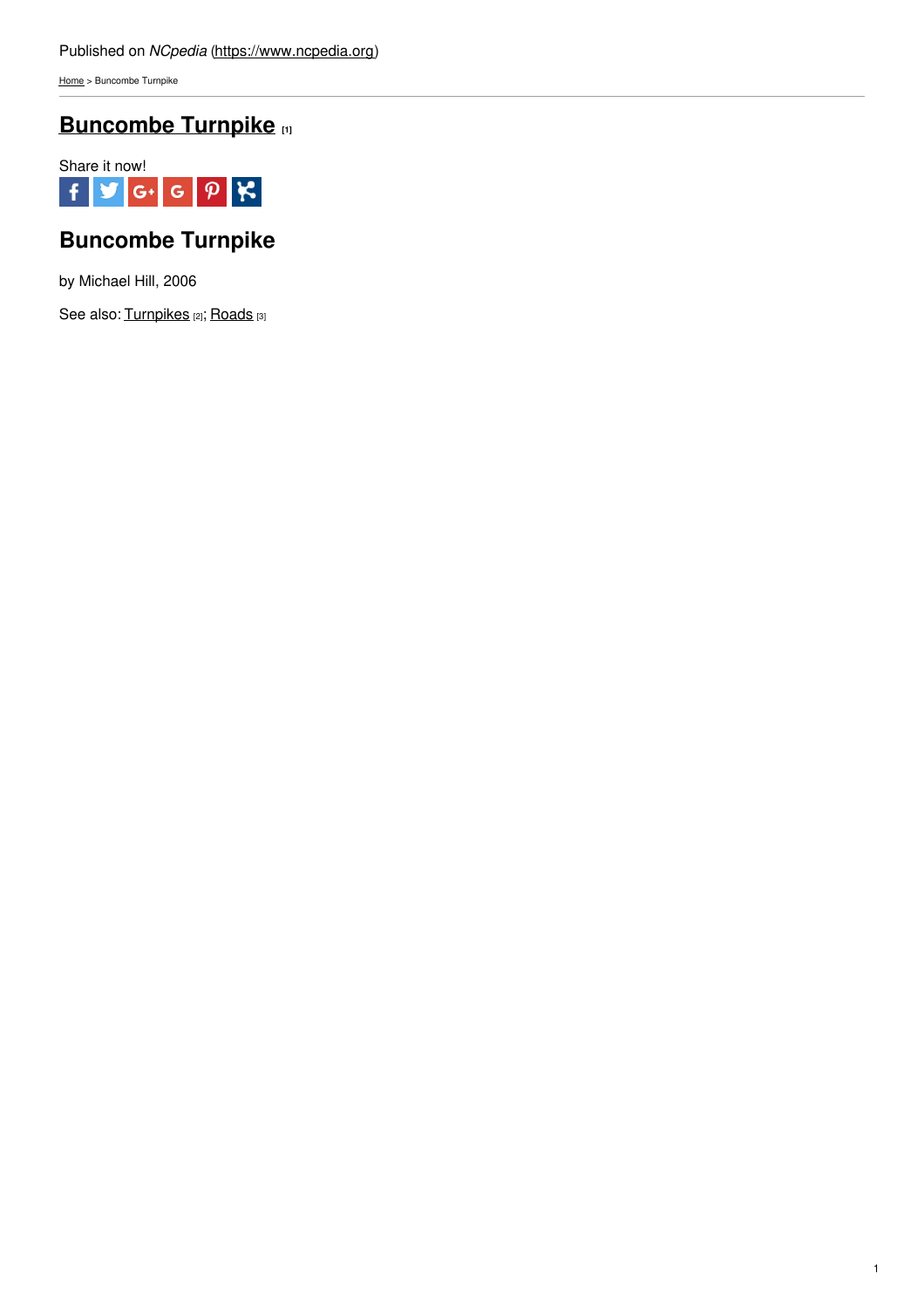

The Buncombe Turnpike through North Carolina's mountains was built between 1824 and 1828 along the Drovers' Road. Image courtesy of the Madison County 4-H [GeoTech](https://www.ncpedia.org/media/map/buncombe-county-turnpike) Club, 2007.  $\frac{4}{10}$ The

[Buncombe](https://www.ncdcr.gov/about/history/division-historical-resources/nc-highway-historical-marker-program/Markers.aspx?ct=ddl&sp=search&k=Markers&sv=P-77 - BUNCOMBE TURNPIKE) Turnpike [5], a 75-mile route through North Carolina from the South Carolina border to the Tennessee border constructed between 1824 and 1828, opened the western part of the state to settlement and trade. [David](https://www.ncpedia.org/biography/swain-david-lowry) L. Swain [6], then a [Buncombe](https://www.ncpedia.org/geography/buncombe) County [7] legislator, sponsored a bill in 1824 "for the purpose of laying out and making a turnpike road from the [Saluda](https://www.ncdcr.gov/about/history/division-historical-resources/nc-highway-historical-marker-program/Markers.aspx?sp=search&k=Markers&sv=O-73) Gap [8] . . . by the way of . . . Warm Springs to the Tennessee line." Three sheville [9] men-James Patton, Samuel Chunn, and George Swain-were authorized to sell \$50,000 of stock in the company. The collection of tolls further financed the project.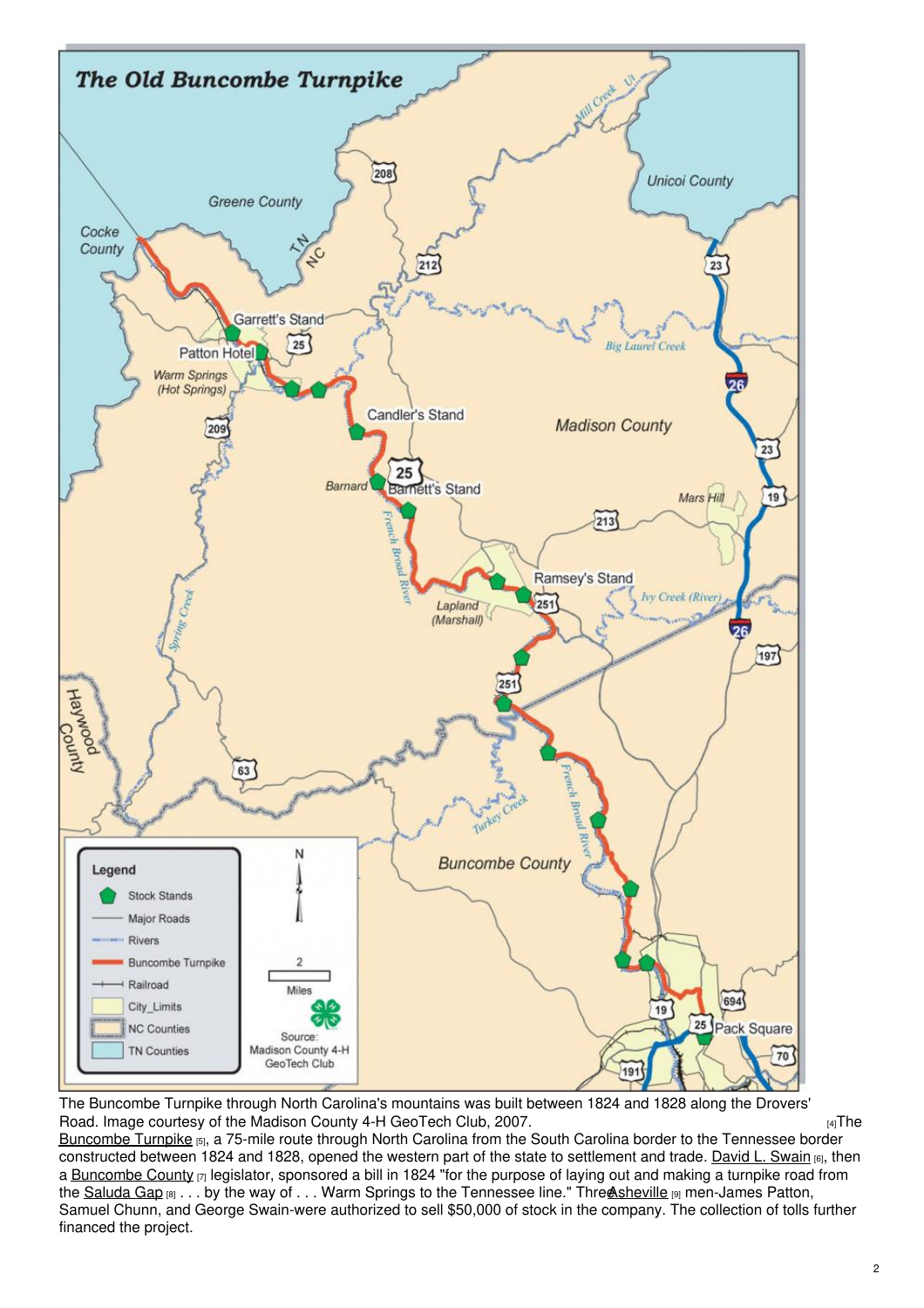

Hog drovers in western North Carolina. This image is from Harper's New Monthly Magazine, Volume 15, June-November 1857 edition (page

[10]South of Asheville, the Buncombe Turnpike followed approximately the same course as present-day U.S. 25 Business through the communities of Flat Rock and Hendersonville. North of Asheville, its route followed the east bank of the [French](https://www.ncpedia.org/rivers/french-broad) Broad River [11] across Beaver Dam, Reems, Flat, Ivy, and Laurel Creeks to Paint Rock and the Tennessee state line. Well constructed and maintained, the highway was called the finest of its day in North Carolina.

The turnpike's effects on western North Carolina commerce and development were striking. The [Mountain](https://www.ncpedia.org/our-state-geography-snap-mountain) region [12], long isolated, was opened to settlement. Stagecoaches and mail delivery established regular routes. The resort business began to flourish. Other roads were developed to feed into the turnpike. Fowl and livestock were driven to markets in Charleston, S.C., and Augusta, Ga., via the turnpike, and corn planting increased to feed the large droves. In 1849 William A. Lenoir spent the night in an inn south of Asheville with, he wrote, 5,000 hogs and 75 people. By 1850 the heavy animal traffic had necessitated repairs, and sections were converted into [plank](https://ncpedia.org/roads) roads [3]. In the post[-Civil](https://www.ncpedia.org/history/cw-1900/civil-war) War [13] period the railroad, following much the same route, supplanted the turnpike as the principal commercial transportation artery.

### **References:**

Ora Blackmun, *Western North Carolina: Its Mountains and Its People to 1880*(1977).

John C. Inscoe, *Mountain Masters, Slavery, and the Sectional Crisis in Western North Carolina*(1989).

F. A. Sondley,*A History of Buncombe County, North Carolina*(1930).

### **Additional Resources:**

Buncombe Turnpike, NC Highway Historical Marker P-77: https://www.ncdcr.gov/about/history/division-historical[resources/nc-highway-historical-marker-program/Markers.aspx?ct=ddl&sp=search&k=Markers&sv=P-77%20-](https://www.ncdcr.gov/about/history/division-historical-resources/nc-highway-historical-marker-program/Markers.aspx?ct=ddl&sp=search&k=Markers&sv=P-77 - BUNCOMBE TURNPIKE) %20BUNCOMBE%20TURNPIKE [5]

The Buncombe Turnpike. ANCHOR. <https://www.ncpedia.org/anchor/buncombe-turnpike> [14]

David Swain, NC Highway Historical Marker P-5:https://www.ncdcr.gov/about/history/division-historical-resources/nc[highway-historical-marker-program/Markers.aspx?sp=search&k=Markers&sv=P-5](https://www.ncdcr.gov/about/history/division-historical-resources/nc-highway-historical-marker-program/Markers.aspx?sp=search&k=Markers&sv=P-5) [15]

Saluda Grade, NC Highway Historical Marker O-73: https://www.ncdcr.gov/about/history/division-historical-resources/nc[highway-historical-marker-program/Markers.aspx?sp=search&k=Markers&sv=O-73](https://www.ncdcr.gov/about/history/division-historical-resources/nc-highway-historical-marker-program/Markers.aspx?sp=search&k=Markers&sv=O-73) [8]

### **Image Credit:**

"Buncombe County Turnpike: GIS map." Map. Madison County 4-H GeoTech Club, 2007. <https://visitmadisoncounty.com/drovers-trail-the-road-to-the-market/> [16] (accessed May 19, 2022).

*Harper's New Monthly Magazine*. June to November, 1857. Volume XV. New York: Harper & Brothers Publishers. <https://archive.org/details/harpersnew15harper/page/n5/mode/2up> [17] (accessed May 19, 2022).

**Subjects:** Antebellum [\(1820-1861\)](https://www.ncpedia.org/category/subjects/antebellum-1820-1) [18] [Roads](https://www.ncpedia.org/category/subjects/roads) [19] [Transportation](https://www.ncpedia.org/category/subjects/transportation) [20] **Authors:**